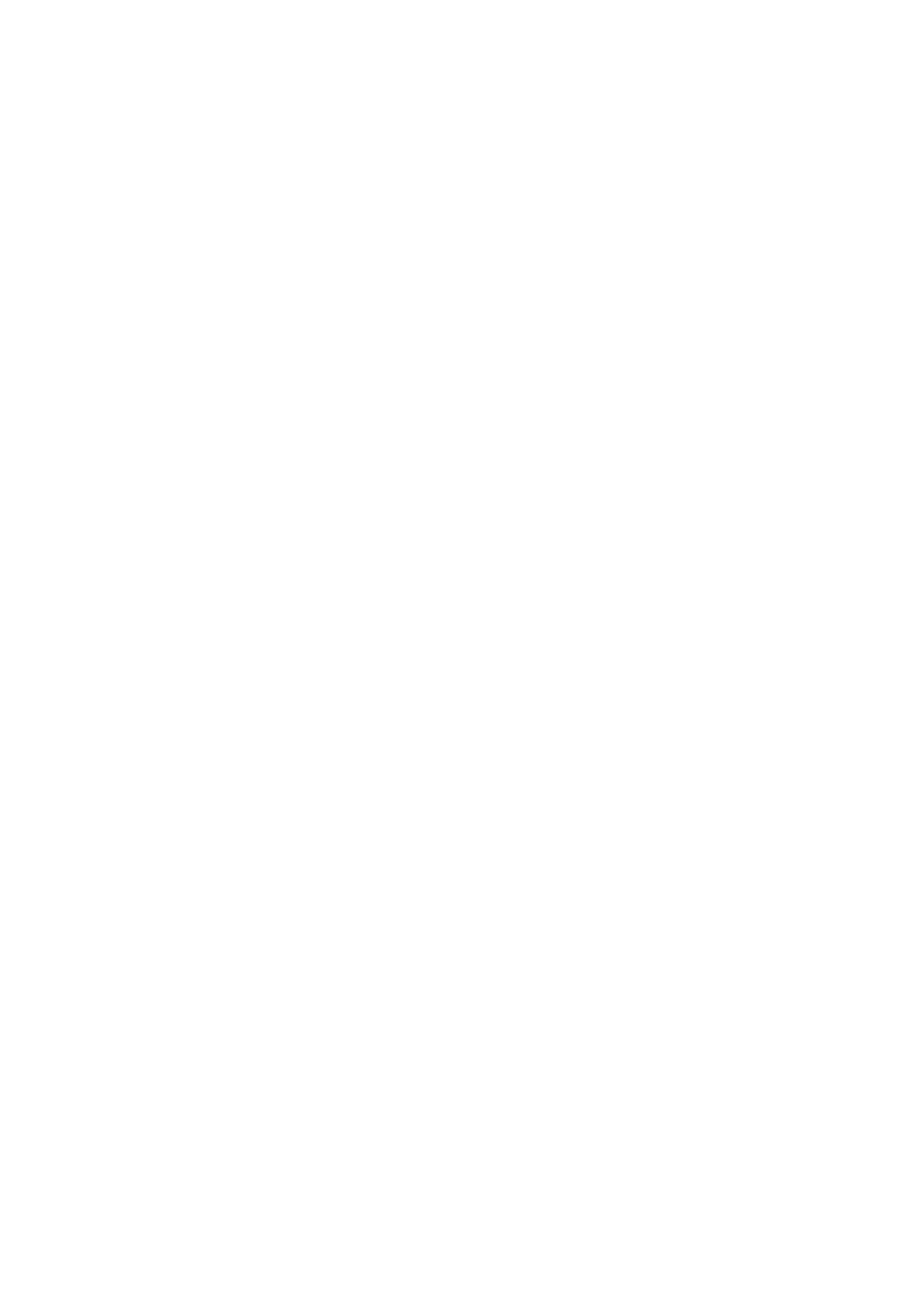## **Contents**

| 3Capacity of new production licenses during the last two years 5 |  |
|------------------------------------------------------------------|--|
|                                                                  |  |
|                                                                  |  |
|                                                                  |  |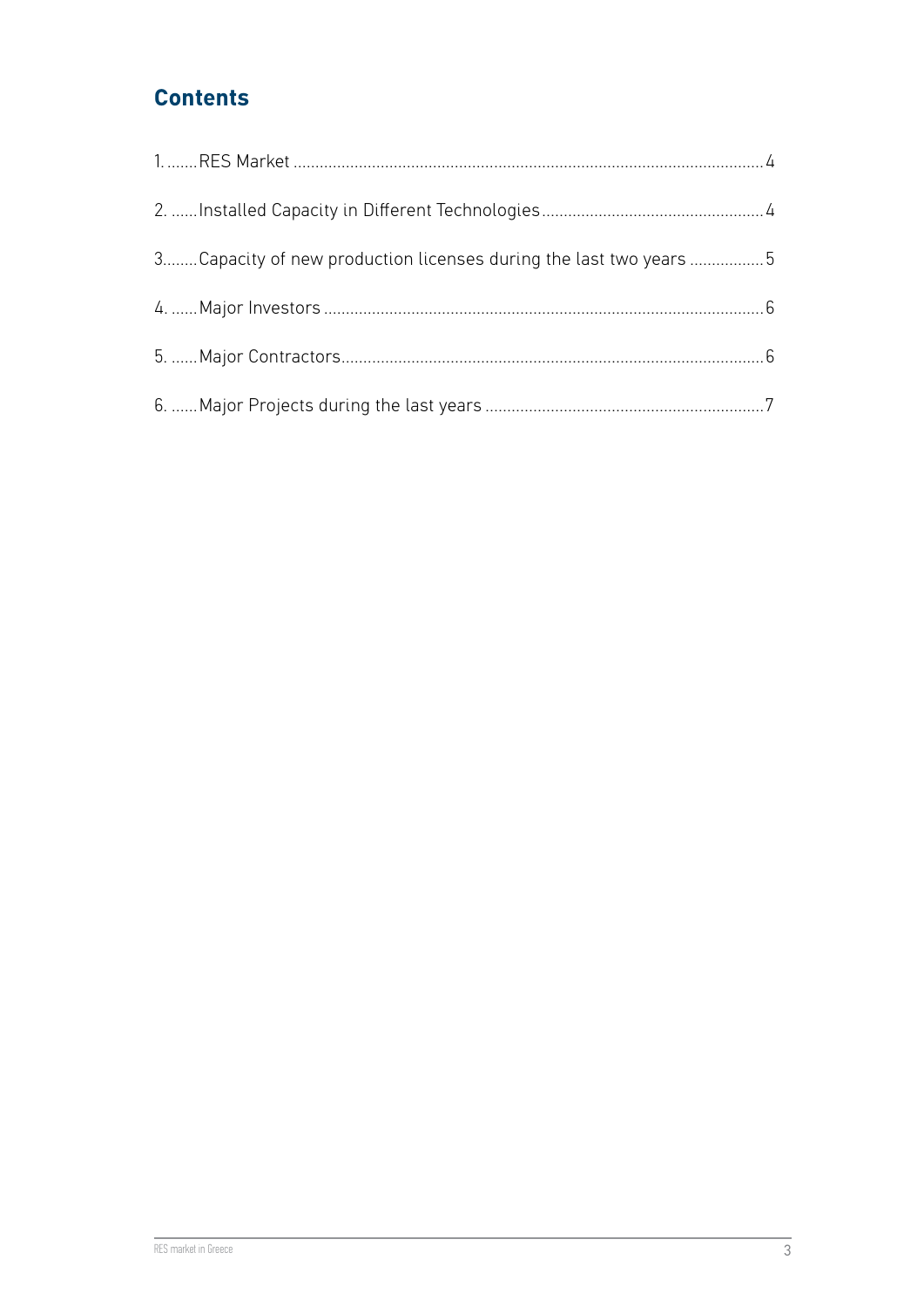#### <span id="page-3-0"></span>**1. RES Market**

The decision for swift decarbonization of the electricity sector has profoundly led to a sharp increase in the development of RES projects in Greece during the last years. In fact, at present there is substantial untapped potential with RES accounting for approximately 35% of the electricity production, whereas, according to National Energy and Climate Plan (NECP), the target for RES technologies is to cover up to 60% of electricity production by 2030. The table below illustrates specific targets per RE technology:

| <b>Technology</b> | <b>2030 Target [GW]</b> |  |  |
|-------------------|-------------------------|--|--|
| Biomass & Biogas  | ი ვ                     |  |  |
| Hydro plants      | 39                      |  |  |
| Wind              | 70                      |  |  |
|                   | 77                      |  |  |
| Solar             | በ 1                     |  |  |
| Geothermal        |                         |  |  |
| Total             | 19 N                    |  |  |

#### **Table 1** 2030 installed capacity targets (NECP)

It should be noted that the goals for some technologies are expected to change in the revised NECP. For instance, the PV target is expected to exceed 10GW and the total RES target is expected to be around 20GW (large hydro plants not included).

## **2. Installed Capacity in Different Technologies**

As of December 2021, the total RES installed capacity in Greece reaches 8,700MW, with the substantial share of this capacity corresponding to Wind and solar PV. The largest share of installed capacity is covered by Wind Parks with 4,451MW. A map with the distribution of the installed wind farms in Greece is illustrated in Figure 1. The wind sector in Greece presents steady growth every year and in 2021 there was an 8.2% increase in installed capacity.



**Figure 1** Spatial distribution of wind capacity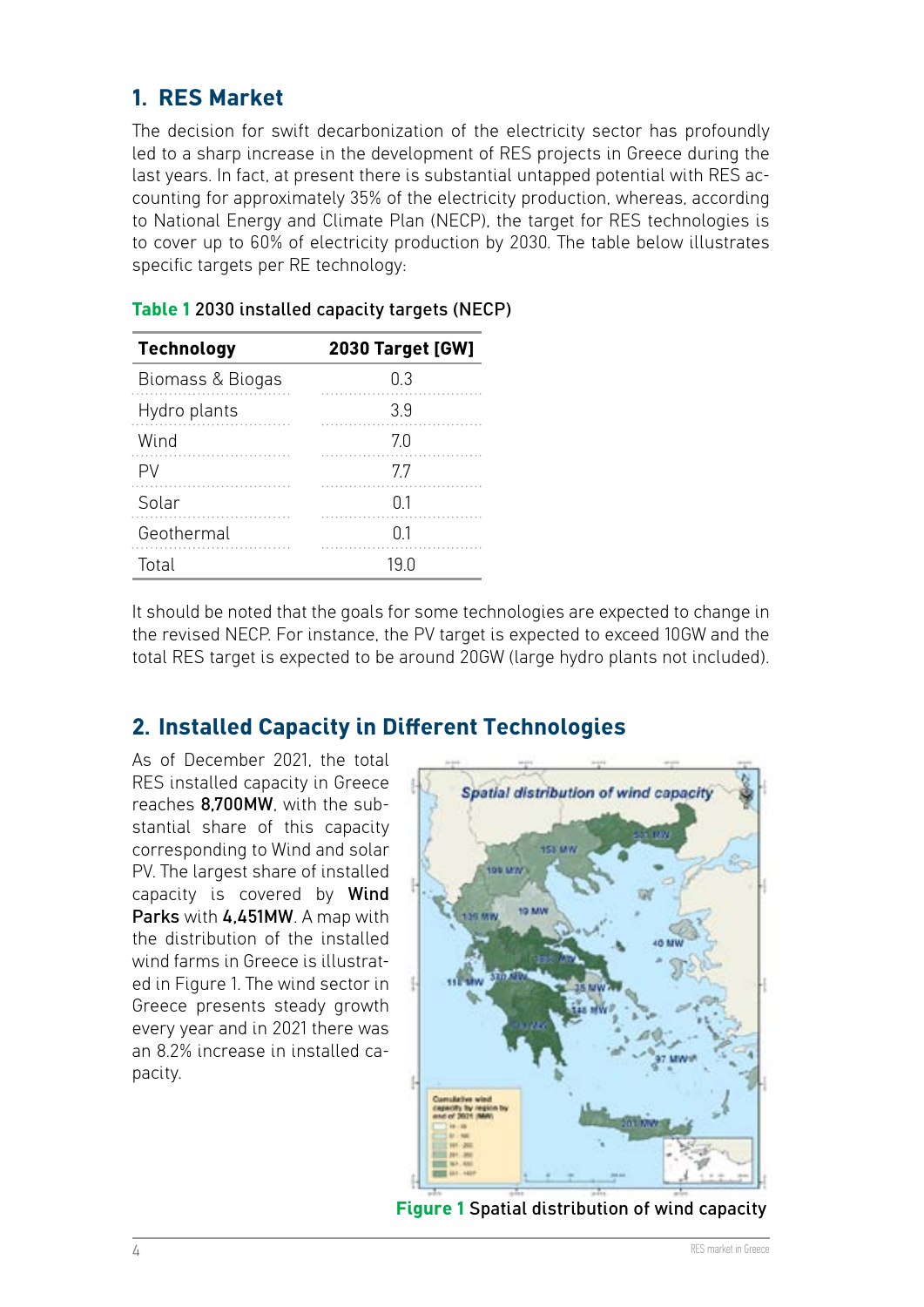<span id="page-4-0"></span>PV Plants accounted for 3,787MW of installed capacity. PV plants are spread in all regions of the country with Central Macedonia (718.4MW), Thessaly (507MW) and Sterea Hellas (469.2MW) accounting for the highest installed capacity. Notably, there is significant interest in development of PV plants in Western Macedonia where PV installations with an accumulated power of 1,934MW have acquired a binding connection offer by the Greek Transmission System Operator, IPTO (Independent Power Transmission Operator).

In relation to other RES and high efficiency CHP capacities, **Biomass** plants correspond to an installed capacity of 98MW, small hydro plants to 246MW and CHP installations have a capacity of 123MW. The figure below illustrates the evolution in installed capacity for each technology since 2008.



**Figure 2** RES Installed capacity (2008-2020)

It should be noted that, as of December 2021, RES installations with an accumulated power of 7,519MW (wind parks 2,481MW, PV plants 4,903 MW, 135MW the rest) have acquired binding grid connection offer either by IPTO or HEDNO (Hellenic Electricity Distribution Network Operator).

## **3. Capacity of new production licenses during the last two years**

During 2020-2021 the substantial investors interest on RES is reflected by the fact that the Regulatory Authority of Energy (RAE) received thousands of applications for a Certificate of Producer of Electricity and awarded more than 3,000 production licenses.

The accumulated power of these awarded licenses is around 68.1GW. More specifically, PV licensed capacity is around 56.3GW and wind farms capacity reaches 11.3GW, while the licensed capacity for the remaining technologies is around 0.5GW. Despite the fact that production license is the first and non binding step in the licensing process and a substantial portion of the licensed plants will not be constructed for various reasons, these figures alone denote the aforementioned strong interest from investors in RES development.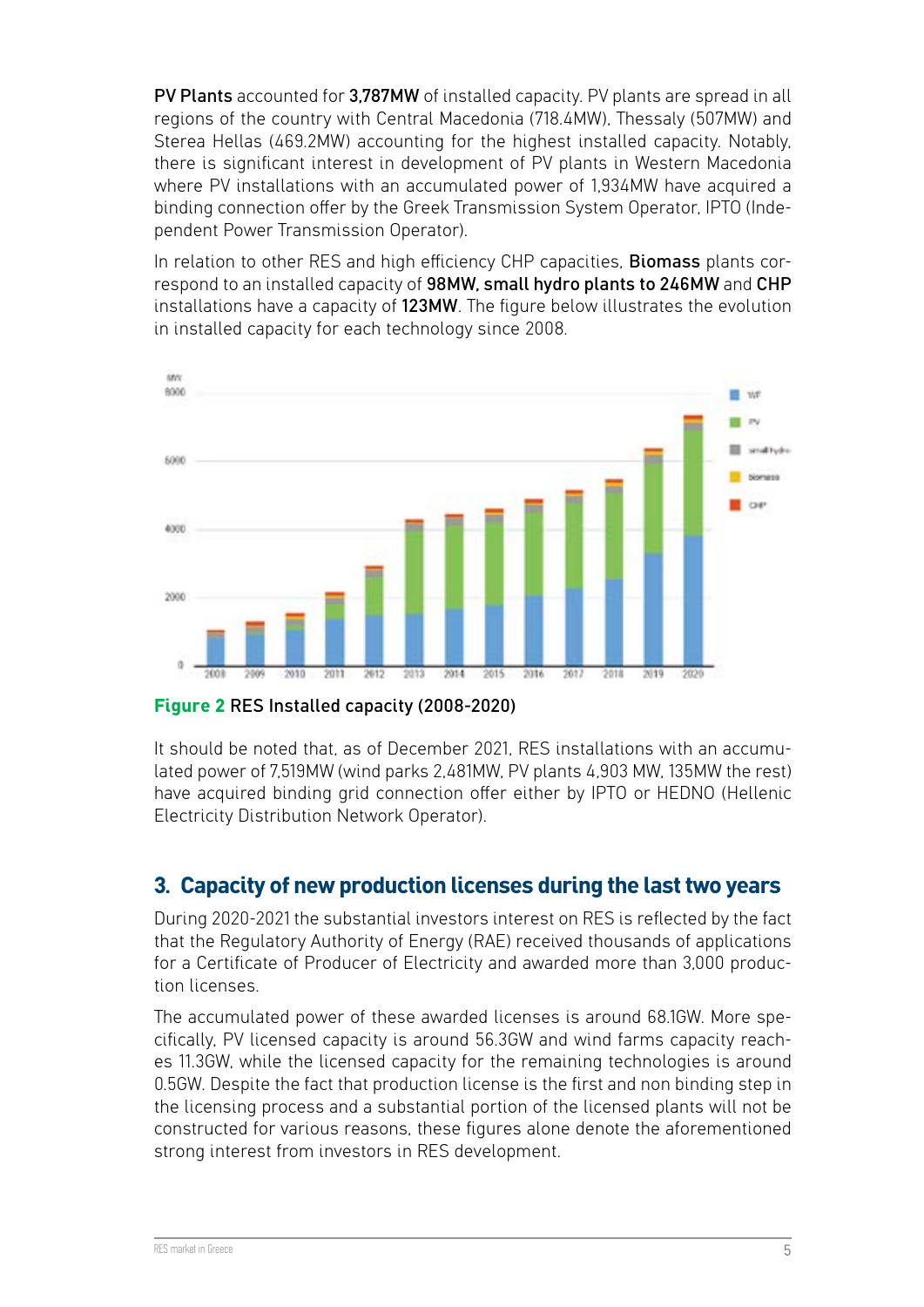## <span id="page-5-0"></span>**4. Major Investors**

As mentioned before, the leading RES technologies are Wind Farms and PV plants. As a result, the major RES investors are interested in those two technologies. Regarding the wind farms installations, the major players are:

- **Terna Energeiaki** ..................with 703MW (15.8%) installed power
- **Ellaktor** ....................................with 482MW (10.8%)
- **ENEL Green Power** ...............with 368MW (8.3%)
- **Iberdrola Rokas** .....................with 271MW (6.1%)
- **EREN** .........................................with 250MW (5.6%)

Concerning PV plants, the major investors are:

- **Terna Energeiaki**
- **Mytilineos Group**
- **PPC Renewables**
- **Hellenic Petroleum (HEL.PE.)**
- **AVAX**

Some other big investors are EDF, Motor Oil and Jasper Energy.

## **5. Major Contractors**

Some of the major Contractors that take over the construction of the RES plants and their substations are the following:

- **Terna**
- **Mytilineos Group**
- **Ellaktor**
- **Atermon**
- **Intrakat**
- **Themeli**
- **Nostira**
- **Prenecon**
- **Airenergy**
- **Electromec and ABB (for the construction of the substations)**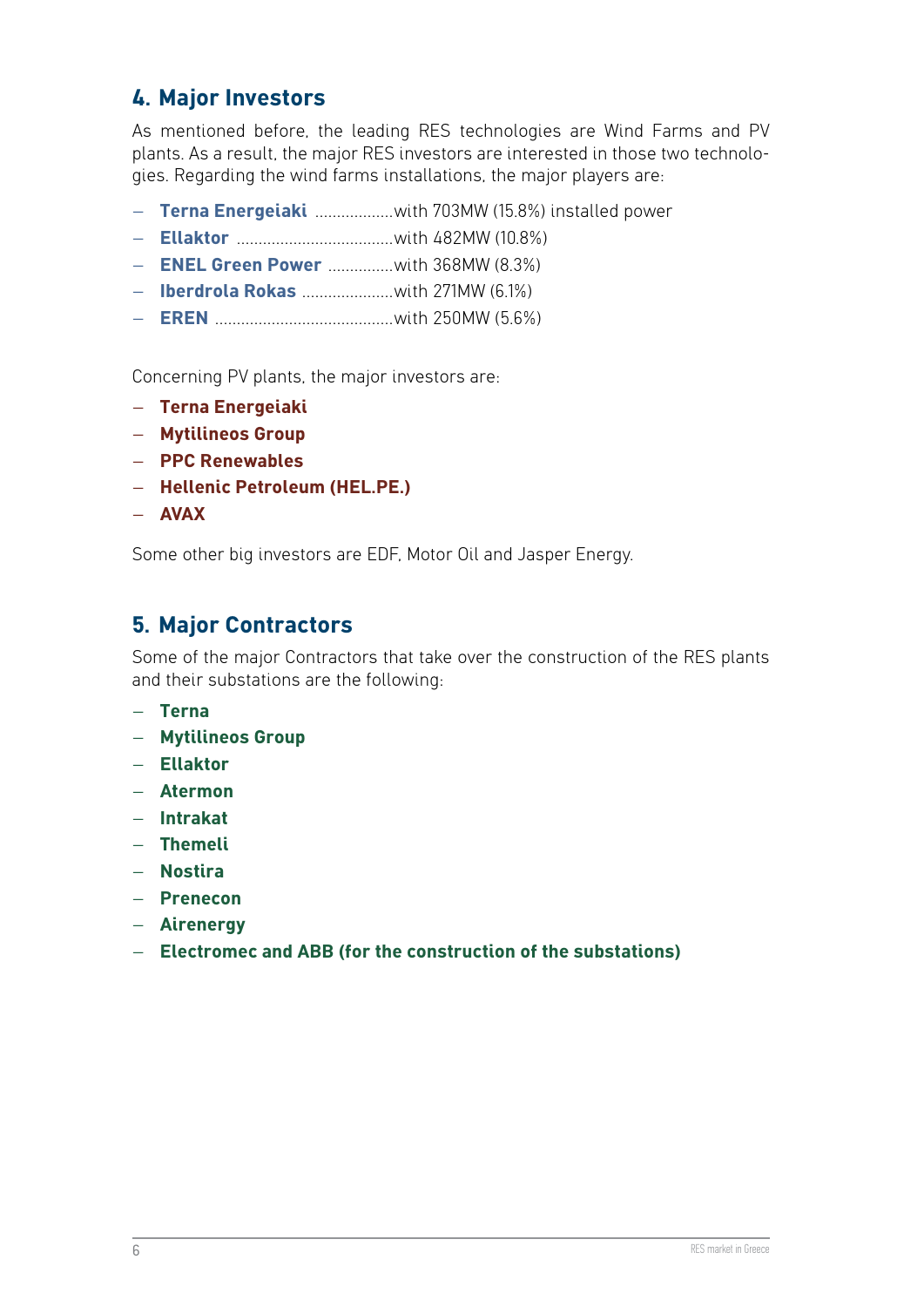# <span id="page-6-0"></span>**6. Major Projects during the last years**

Significant RES projects have been developing in Greece during the last years. The most prominent one, that recently completed, is the 204MW PV plant constructed in Kozani by JUWI on behalf of HEL.PE. Some of the biggest RES plants, completed or are under construction, are highlighted in the following table.

| <b>RES</b> | Location                         | <b>Investor</b>       | <b>Power</b><br>[MW] | <b>Status</b>         |
|------------|----------------------------------|-----------------------|----------------------|-----------------------|
| PV         | Kozani.<br>Western Macedonia     | HEL.PE.               | 204                  | Completed             |
| WF         | Kafireas, Euboea                 | Enel Green Power      | 154.1                | Operational           |
| WF         | loannina                         | Ellaktor              | 90                   | Operational           |
| WF         | Askio.<br>Western Macedonia      | Ellaktor              | 72                   | Operational           |
| PV         | Ptolemaida.<br>Western Macedonia | <b>PPC Renewables</b> | 230                  | Under<br>Construction |
| WF         | Southern Euboea                  | TERNA                 | 330                  | Under<br>Construction |

#### **Table 2** Major RES projects